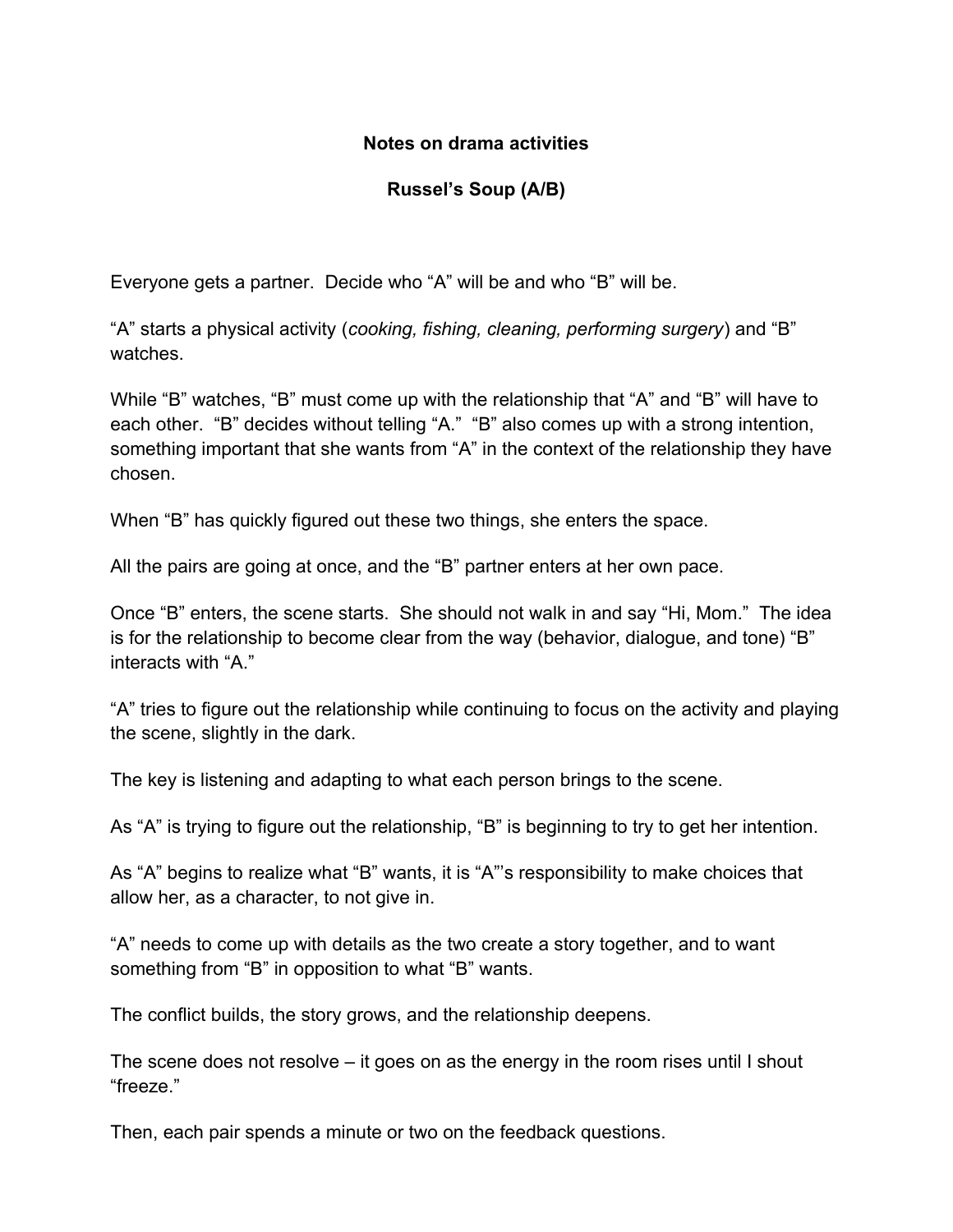After that, with the same partner, they go again. This time "A" and "B" switch tasks and it's a brand-new scene.

#### **Line Improvs**

Everyone breaks into 2 even-numbered single-file lines facing each other. The lines back away from each other (about 10 paces), and each person should know who is directly across from them: their partner.

In this activity, I will provide you with the relationship, the circumstance, and the intentions.

Your responsibility will be to build the conflict and the story together; make strong, detailed choices; and allow the stakes to be high.

You should, at this point, be challenging yourselves to take on points of view that are different from your own.

You should be playing characters that are uncomfortable for you and not just another version of your own worldview.

The first relationship I will provide you with is parent/child.

*One line is "Parent," the other is "Child."*

*The child has to be fourteen to nineteen years old.*

*The child wants to go to a rally, demonstration, or protest going on in the community tonight.*

*The cause behind the gathering is important to them, and they are coming to ask for permission to attend.*

*The parent does not want them to go at all.*

*Not at all.*

The details, the kind of rally, the reasons for not letting them go are choices to be made by you – the players.

When I say "go," the "Child" line crosses the space at once and walks up to their "Parent."

The scene takes place face-to-face – no moving around, no sitting – standing there, confrontation style.

After 5-15 minutes, I will call out "freeze," and have you respond to the 4 feedback questions in your pairs.

Then we'll start over by having one line rotate so that everyone is looking across at a new person.

These new pairs will go ahead with a new scenario.